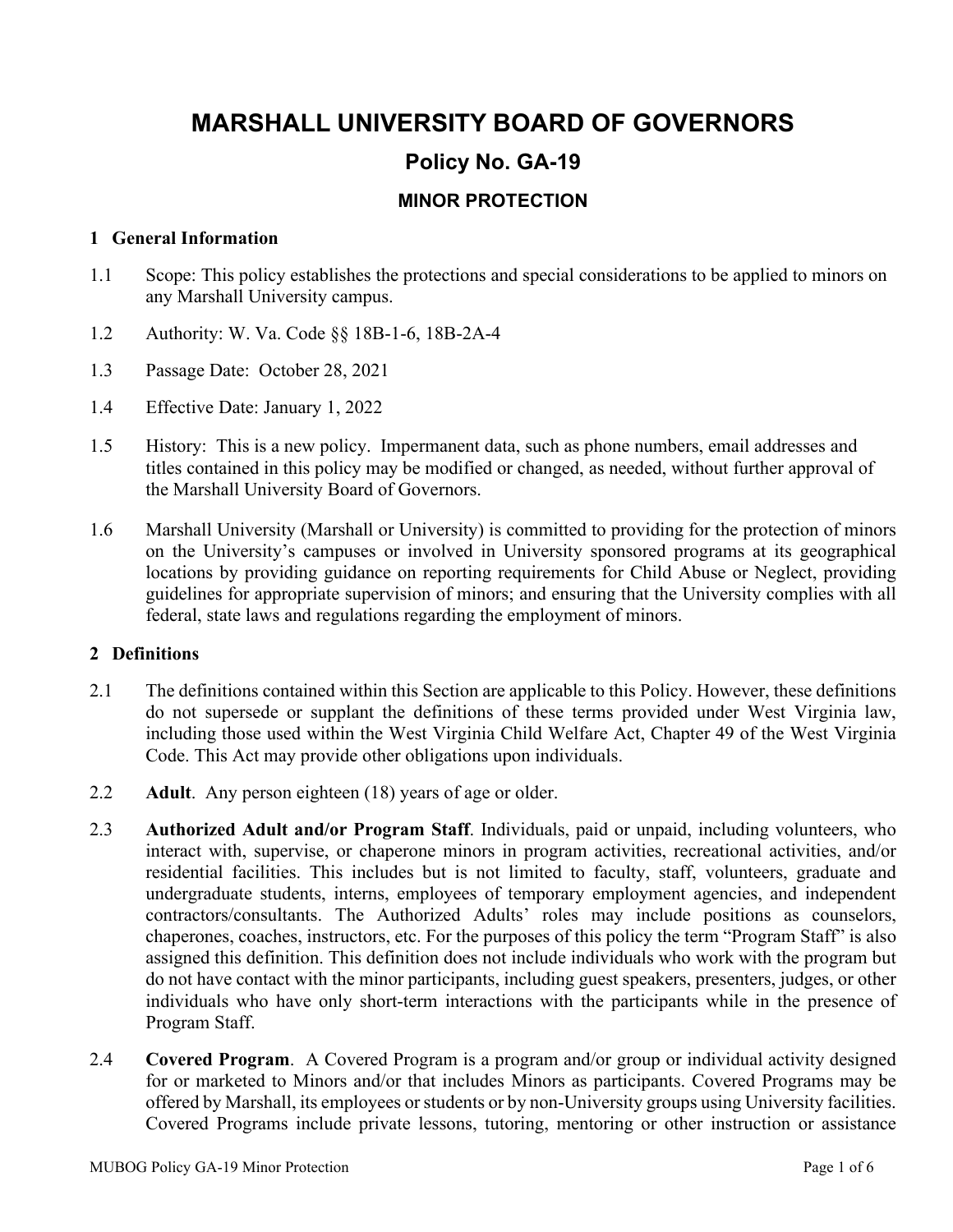offered by individuals using University facilities and any IRB approved research involving Minor subjects or in which Minors are participating as researchers or assistants. All programs or activities that involve Minors should contact the Environmental Health and Safety Department to determine whether they are a Covered Program and such decisions shall be made based on the totality of the circumstances. By way of example only, the following activities would NOT, as a general rule, be deemed to be Covered Programs:

- 2.4.1 activities or events on campus that are open to the general public and at which a parent/guardian/chaperone is reasonably expected to be present at all times or to otherwise provide appropriate supervision of the Minors, including but not limited to, athletic events, concerts, theater productions, carnivals or activities, and/or open house events;
- 2.4.2 activities, even if not open to the general public, at which a parent/guardian is present with the Minor at all times;
- 2.4.3 campus visits as part of a field trip or event hosted by a childcare facility, elementary or secondary school, community college, religious organization or other group where supervision would reasonably be expected to be provided by such group;
- 2.4.4 athletic, academic, musical or other competitions that involve no significant, substantive programming beyond the competition itself, including but not limited to, high school football games, science fairs, ACT testing, choral or band competitions;
- 2.4.5 campus tours to prospective students, including, but not limited to, prospective athletes, including overnight campus visits;
- 2.4.6 activities that have as their primary purpose recruiting students to enroll at Marshall;
- 2.4.7 services provided by the Autism Training Center, the University Counseling Center, the Marshall Child Development Academy, any licensed childcare facility housed on campus or under Marshall's oversight, or any entity that provides counseling or other medical or mental health treatment to Minors;
- 2.4.8 off-campus activities, including clinical, practicum or student teaching experiences; off-campus activities undertaken by Marshall students or employees that are not part of an off-campus program sponsored by Marshall, even if these activities are undertaken in order to satisfy service or volunteer hour requirements (e.g., tutoring, coaching or mentoring Minors as an individual activity, working with Boys Club or Girls Club); and
- 2.4.9 private, personal events that occur on campus (e.g., birthday parties, weddings).
- 2.5 **Mandatory Reporter.** Any individual obligated by West Virginia law to report any type of Child Abuse or Neglect, including physical or Sexual Abuse. Under West Virginia law, this includes: Any medical, dental or mental health professional, Christian Science practitioner, religious healer, school teacher or other school personnel, social service worker, child care or foster care worker, emergency medical services personnel, peace officer or law-enforcement official, humane officer, member of the clergy, circuit court judge, family court judge, employee of the Division of Juvenile Services, magistrate, youth camp administrator or counselor, employee, coach or volunteer of an entity that provides organized activities for children, or commercial film or photographic print processor who has reasonable cause to suspect Child Abuse or Neglect or observes the child being subjected to conditions that are likely to result in Child Abuse or Neglect. See W. Va. Code § 49-2-803 (2017).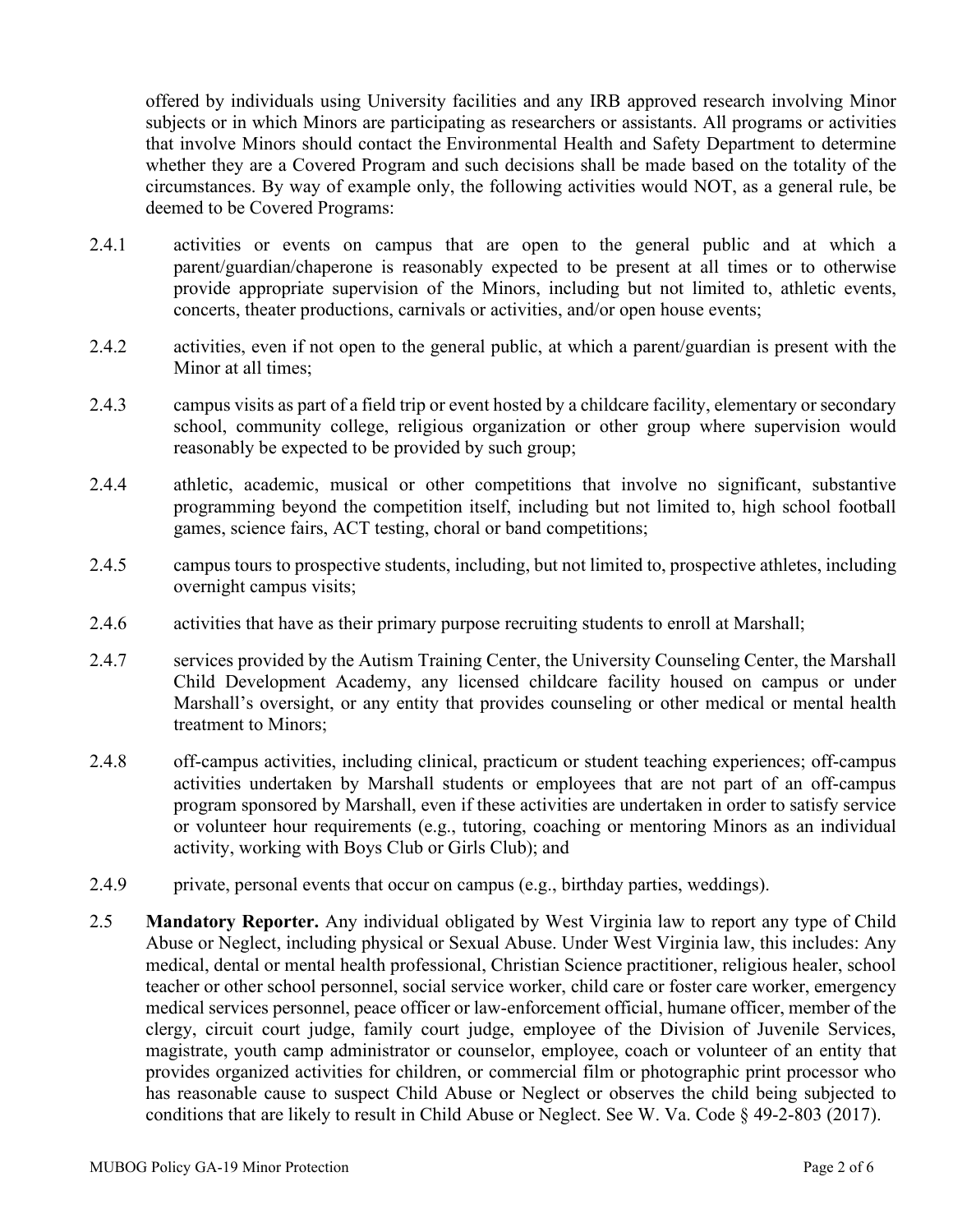- 2.5.1 West Virginia law requires any person over the age of eighteen who receives a disclosure from a credible witness or observes any Sexual Abuse of a child is also a Mandatory Reporter. Any school teacher or other school personnel who receives a disclosure from a witness, which a reasonable prudent person would deem credible, or personally observes any sexual contact, sexual intercourse or sexual intrusion, as those terms are defined in article eight-b [§§ 61-8B-1 et seq.], chapter sixty-one, of a child on school premises or on school buses or on transportation used in furtherance of a school purpose is also a Mandatory Reporter; Provided, that this subsection will not impose any reporting duty upon school teachers or other school personnel who observe, or receive a disclosure of any consensual sexual contact, intercourse, or intrusion occurring between students who would not otherwise be subject to section three [§ 61-8B-3], five [§ 61-8B-5], seven [§ 61-8B-7] or nine [§ 61-8B-9] of article eight-b, chapter sixty-one of the West Virginia Code. See W. Va. Code § 49-2-803 (2017).
- 2.5.2 For the purposes of this Policy, all University Faculty and Staff are considered Mandatory Reporters
- 2.6 **Member of the University Community.** i) an individual engaged in any University activity or program, whether on or off campus; (ii) any individual lawfully on University property; (iii) any individual that is a University Student, Faculty, Staff, University official, University volunteer, or a University visitor; and (iv) any vendor or contractor, including that vendor's or contractor's employees and independent contractors, who are working on campus.
- 2.7 **Minor.** Any person under eighteen (18) years of age, unless that person is:
- 2.7.1 An enrolled student at Marshall;
- 2.7.2 A Marshall employee; or
- 2.7.3 A recipient of healthcare or mental health services at Marshall.
- 2.8 **President.** The President of Marshall University or his or her designee.
- 2.9 **Program Director**: The individual responsible for the administration of any Covered Program. In the case of a private or semi-private lessons, tutoring, or mentoring, the Program Director shall be the Marshall employee or student providing such services.
- 2.10 **Sponsoring Unit.** The academic department, administrative unit, or other organization of the Marshall which offers a program or gives approval for housing or use of the facilities.
- 2.11 **Visiting Child or Minor.** Any person under the age of eighteen (18) years who is attending a Marshall program or activity or any person under the age of eighteen (18) years who is on University premises. However, this definition does not include children at general public events where parents or guardians are invited and expected to provide supervision of children. Additionally, it does not include any person under the age of eighteen (18) years who is enrolled as a Marshall student.

## **3 Reporting Abuse**

3.1 If any Authorized Adult and/or Program Staff observes, or has reasonable cause to suspect, any type of Child Abuse or Neglect, including physical or Sexual Abuse, they must immediately report the circumstances to the Title IX Coordinator and the Marshall University Police Department at:

Title IX Coordinator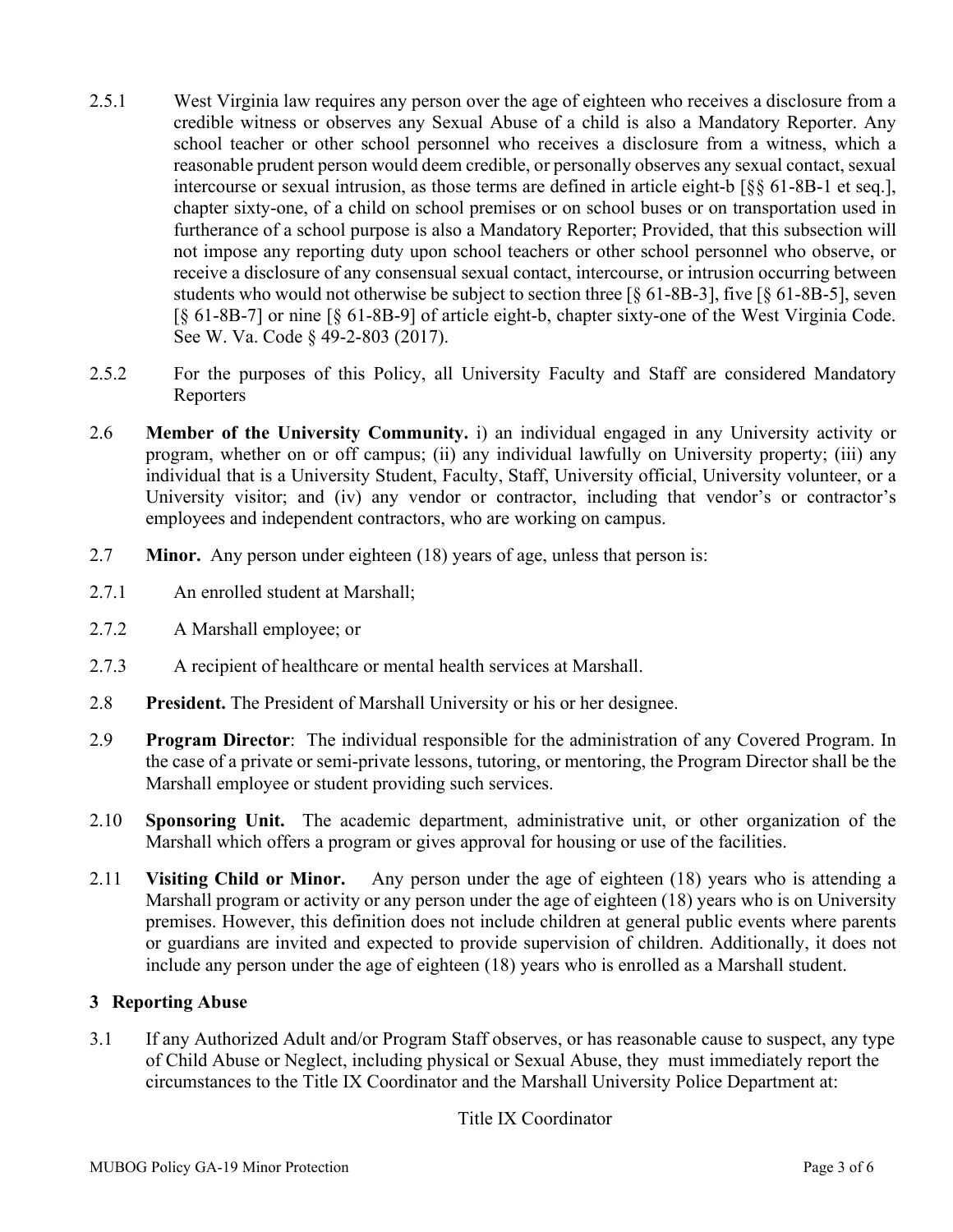Old Main Room 324 [Hart70@marshall.edu](mailto:Hart70@marshall.edu) or [TitleIX@marshall.edu](mailto:TitleIX@marshall.edu) 304‐696‐2597

Marshall University Police Department Office of Public Safety [mupd@marshall.edu](mailto:mupd@marshall.edu) 304-696-HELP (4357)

- 3.1.1 Upon receiving a report, the University's Title IX Coordinator and/or Marshall University Office of Public Safety shall take immediate action in order to protect children present on the Marshall campus or participating in Marshall sponsored programs.
- 3.2 Under West Virginia state law, some individuals are considered Mandatory Reporters. Mandatory Reporters are required by West Virginia law to report any type of Child Abuse or Neglect, including physical or Sexual Abuse, in accordance with W. Va. Code §§ 49-2-801 to 814 (2017).
- 3.2.1 In cases involving a Mandatory Reporter, reports of Child Abuse or Neglect should be immediately reported to each of the following:
- 3.2.1.1 West Virginia Department of Health and Human Resources or by contacting the Child Abuse and Neglect Hotline (1-800-352-6513), seven days a week, twenty-four hours a  $day<sup>1</sup>$  $day<sup>1</sup>$  $day<sup>1</sup>$ ;
- 3.2.1.2 West Virginia State Police at 304-528-5555;
- 3.2.1.3 Marshall University Police Department, Office of Public Safety at 304-696-HELP (4357) or other appropriate law enforcement agency; and
- 3.2.1.4 If the Reporter is a Member of the University Community, the Title IX Coordinator at 304-696‐2597.
- 3.3 Marshall's reporting requirements within this Policy do not supersede the requirements placed on individuals by law. West Virginia's mandatory reporting obligations can currently be found at W. Va. Code §§ 49-2-801 to 814 (2017). [https://www.wvlegislature.gov/WVCODE/code.cfm?chap=49&art=2.](https://www.wvlegislature.gov/WVCODE/code.cfm?chap=49&art=2)
- 3.4 Under West Virginia law, an individual that reports an incident of Child Abuse or Neglect in good faith is immune from civil or criminal liability.
- 3.5 Additionally, no individual may retaliate against any person who makes a good faith report of Child Abuse or Neglect, any person who assists in the investigation of a report of Child Abuse or Neglect, or a witness to Child Abuse or Neglect.
- 3.6 In deciding whether or not to report an incident or situation of suspected abuse or neglect, it is not required that you have proof that abuse or neglect has occurred. Any uncertainty in deciding to report suspected abuse or neglect should be resolved in favor of making a good faith report as outlined above.

<span id="page-3-0"></span><sup>&</sup>lt;sup>1</sup> Please see the following website for more information[: https://dhhr.wv.gov/bcf/Services/Pages/Centralized-Intake-for-Abuse](https://dhhr.wv.gov/bcf/Services/Pages/Centralized-Intake-for-Abuse-and-Neglect.aspx)[and-Neglect.aspx](https://dhhr.wv.gov/bcf/Services/Pages/Centralized-Intake-for-Abuse-and-Neglect.aspx)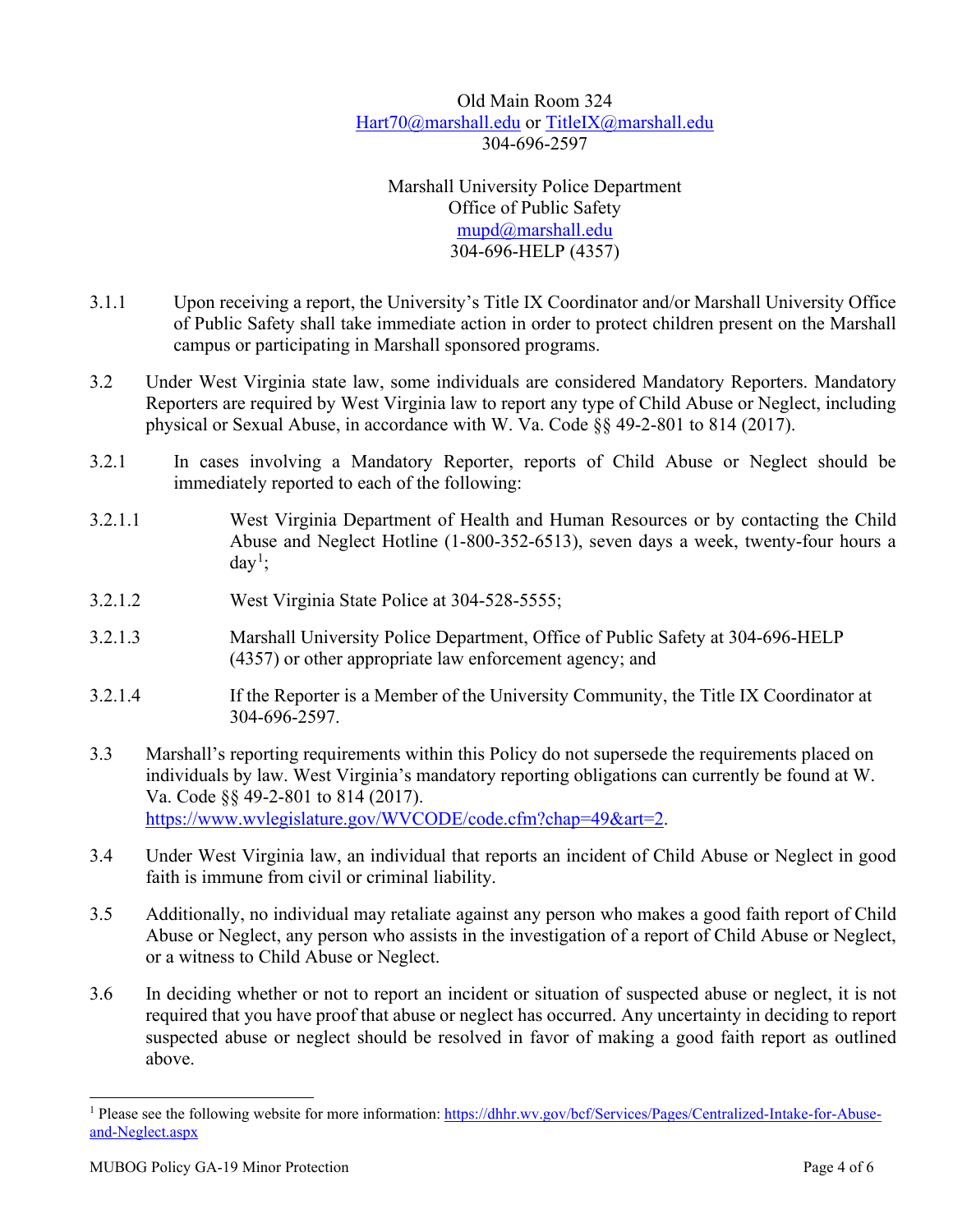#### **4 Requirements for Covered Programs**

- 4.1 The requirements listed herein are in addition to any requirements of other Marshall Policies or Procedures, including any obligations imposed in connection with research involving Minor subjects. All Covered Programs are required to comply with the below requirements, which are set forth more fully in the applicable Administrative Procedures:
- 4.1.1 **Registration.** The Program Director, or other appropriate person or designee, of the Covered Program must register the program with the Environmental Health and Safety Department.
- 4.1.2 **Background examinations.** All Authorized Adults must have a background examination or acceptable proof of such examination on file with Marshall prior to commencement of the Covered Program. The background examination must be made in accordance with the applicable Administrative Procedures. It is the responsibility of the Sponsoring Unit, the Program Director, and the Authorized Adult to ensure that this requirement is satisfied prior to the commencement of the Covered Program. An exception to this requirement may be granted in limited circumstances set forth in the Administrative Procedures. Even in cases where an exception is applicable, the Covered Program must comply with this Policy in all other aspects.
- 4.1.3 **Training.** The Sponsoring Unit and/or Program Director shall be responsible for ensuring that all Authorized Adults working in a Covered Program have completed training, as set forth in the applicable Administrative Procedure, prior to the commencement of the Covered Program. Evidence of completion of the training shall be provided to the Environmental Health and Safety Department upon completion of the training. Training must be renewed annually by all Authorized Adults.
- 4.1.4 **Conduct of Program.** Each Covered Program must establish and follow guidelines that comply with the requirements of the applicable Administrative Procedures, including requirements related to medical information of Minors, emergency plans, and behavioral expectations for Minors and Authorized Adults.
- 4.1.5 **Acknowledgement Required.** All Authorized Adults must acknowledge this Policy and the applicable Administrative Procedures and agree to abide by all requirements imposed therein prior to participating in a Covered Program. This acknowledgment shall also include a representation that the Authorized Adult (1) has not been convicted of any crime related to the abuse or neglect of a Minor, (2) has not entered a guilty plea, a no contest plea or any other plea other than not guilty in response to a charge related to the abuse or neglect of a Minor, and (3) is not currently under investigation for any claim related to the abuse or neglect of a Minor. The Acknowledgement Form is available from the Environmental Health and Safety Department

## **5 Employment of Children by the University**

- 5.1 Employment with the University is available to any qualified person who has reached eighteen (18) years of age.
- 5.2 Employment of any person who is under eighteen (18) years of age is restricted. Prior to extending an offer to a prospective employee under eighteen (18) years of age, all hiring supervisors must contact the Director of Human Resources in order to receive approval to proceed with the hire.
- 5.3 Supervisors are ultimately responsible for adhering to the conditions of employing a child, as outlined and communicated during the approval process.